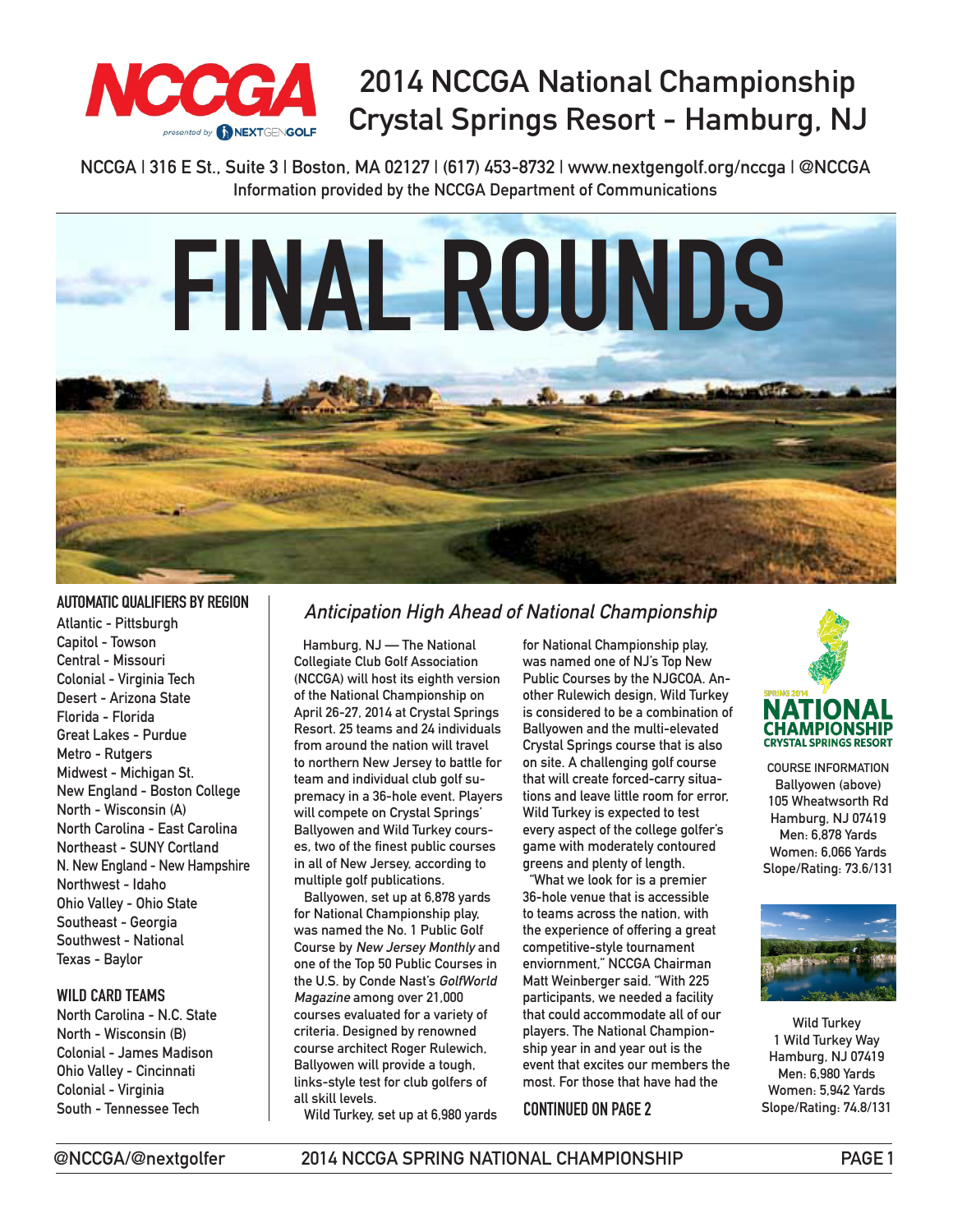#### **CONTINUED FROM PAGE 1**

**opportunity to experience it in the past, they always look forward to qualifiyng again. And for teams that haven't experienced it like Rutgers or SUNY Cortland, it is a great opportunity to play in our premier event."**

 **After an extremely successful semester in which 43 NCCGA Regional Tournaments were played in 22 regions around the nation, the spring season culminates at Crystal Springs, and the organization is ready to crown a new champion. The Fall 2013 National Champion, the University of Michigan Club Golf Team, is unable to attend the 2014 Spring NCCGA National Championship in New Jersey due to to scheduling conflicts with final exams, despite receiving an automatic bid. This opens the door for a new champion to be crowned, and plenty of teams appear poised to make a run at the team trophy.**

 **The top five teams in the nation boast a variety of succes stories including a team that has barely had time to practice outside of Regional Tournament play (No. 1 Wisconsin), a brand new NCCGA team (No. 2 Florida), a team that battled their way through one of the** 



#### **TOP NCCGA STORYLINES**

**- The NCCGA National Championship travels to New Jersey for the first time after hosting previous tournaments in Ohio, North Carolina, Virginia, Georgia, Indiana and South Carolina.**

**- Despite recieving an automatic bid to the National Championship after winning the title last semester, the University of Michigan will not be in New Jersey to defend their title due to scheduling conflicts with final exams, - East Carolina University, the only three-time NCCGA national champion, returns to the National Championship representing the North Carolina region after failing to qualify for the tournament last semester.**

**For more information on the NCCGA National Championship, visit the Nextgengolf blog: www.nextgengolf.org/blog** **NCCGA's toughest regions (No. 4 Clemson), a team that has been one of the best club golf teams for quite some time (No. 5 New Hampshire) and another that has appeared in six of seven NCCGA National Championships to date (No. 7 Ohio State).** 

 **The field also features one former NCCGA National Champion, the East Carolina University Club Golf Team. East Carolina, the only threetime NCCGA National Champion, returns after not qualifying for the National Championship last semester. The team won three of the first four NCCGA National Championships, beginning in the spring of 2011.**

 **"While serving as the East Carolina University club golf president, I have had opportunity to compete at NCCGA National Championship numerous times," ECU President Faheem Amod said. "Our team was fortunate enough to win three National Championships at premier courses in a four-semester span. Knowing that I'm part of a competitive, growing organization such as NCCGA inspires me and my team to play the best golf possible and continue to represent my school at the NCCGA** 

**National Championship."**

 **Many of the nation's best individual golfers play on teams that qualified for the National Championship, but 25 of those individuals that play on teams that did not qualify will have the chance to prove themselves as part of the biggest field in NCCGA history (225 players).**

 **Golfers from as far west as Central Washington University, as far south as Texas A&M and as far north as the University of Wisconsin at Whitewater will all descend on New Jersey with a big prize on the line for the lowest scoring individual in the tournament - an exemption into the Southeastern Amateur.** 

 **The 85th Southeastern Amateur will take place on June 11-14, 2014 at the historic Columbus Country Club in Columbus, Ga. For the first time, the NCCGA's top individual will be included in the field of the nation's top collegiate and amateur golfers.**

 **For more information on the NCCGA National Championship, visit nextgengolf. org/nationals. For any media-related questions, please contact Chase Russell or Dave Uhrmacher.** 

# **MEET THE NCCGA STUDENT LEADERSHIP TEAM**



**CHASE RUSSELL President @NCCGAPresident**



**BOBBY PUCHNER Social Media Director @NCCGA**



**MATT BRUGNER Vice President @NCCGAVP**



**MATT DOHSE Greek Life Director @GreekLifeGolf**



**DAVE UHRMACHER Communications Director @DaveUhrm**



**CORMAC KELLY Rec. Golf Director @RecCollegeGolf**

**PAGE 2 2014 NCCGA SPRING NATIONAL CHAMPIONSHIP @NCCGA/@nextgolfer**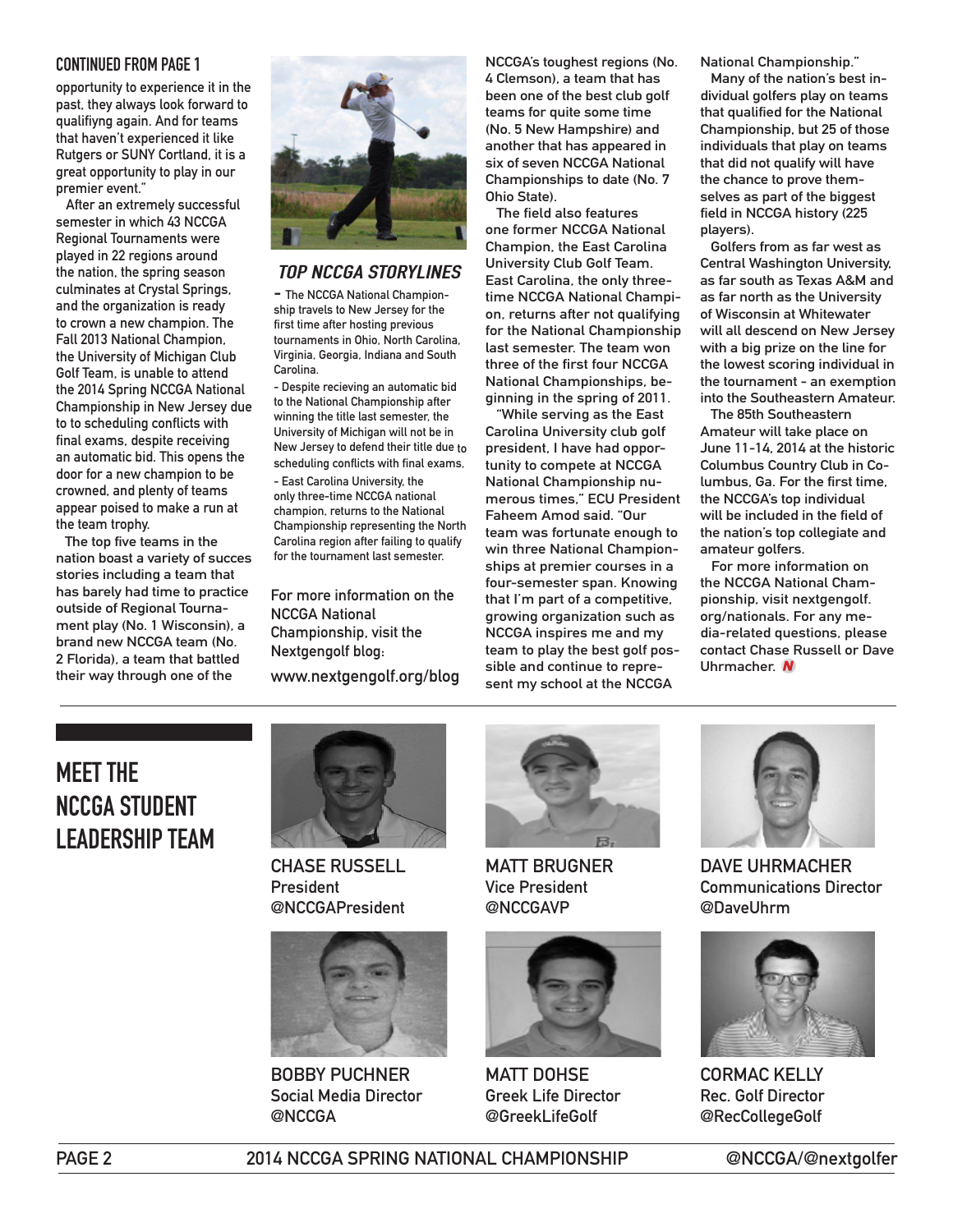## **SCHEDULE OF EVENTS**

### **FRIDAY**

**Practice Rounds**

**Putting Contest at Wild Turkey, sponsored by Cleveland Golf & Srixon 6:00-8:00 P.M.**

### **SATURDAY**

**Team Check-In at Ballyowen**

**Ballyowen 40-70 yd. Wedge Contest, sponsored by Cleveland Golf & Srixon 10:00 A.M. Shotgun Start 1:30 P.M.**

## **SUNDAY**

**Shotgun Start 8:00 A.M.**

**Scoring and Trophy Presentation at Wild Turkey**

**Media Note: Members of the media ARE allowed to talk to players during the course of the round, if the player is willing to do so. Please use your best discretion. Players will be available pre-round and post-round for interviews. Please do not take pictures during play.**

## **TOURNAMENT NOTES**

**Eastern Front — The NC-CGA has a host of teams that have been perennial contenders in the National Championship, but two teams have done exceptionally well. East Carolina (3) and East Tennessee State (2) combined to win five-straight titles between Spring 2011 and Spring 2013.**

**Colonial Times — For the first time since the NCCGA has expanded the National Championship field to 24 teams, one region will bring**  **three separate teams to compete in the tournament. The Colonial Region brings automatic qualifier Virginia Tech, along with wild-card teams James Madison and Virginia.** 

**Featured Here — Another first for the NCCGA at this 2014 National Championship will be the presence of a featured hole. The par-3, 4th at Ballyowen, measuring at 196 yards, will be sponsored by Cleveland/Srixon and will be at the center of attention on social media and during tournament play.**

**Badger Power — Often when a club team is forced to split into two squads because of overwhelming popularity on campus, one team takes backseat to other. That is far from the case for the Wisconsin Badgers. The A team comes in ranked No. 1 in the nation and will be joined on their journey to New Jersey by the B team, who earned a wildcard berth after finishing second in both NCCGA North Regional Tournaments.**

**Helping Hands — With the help of some locals, the NCCGA will have its largest**  **volunteer presence at the National Championship. Representatives from the New Jersey State Golf Association and the Metropolitan State Golf Association will be assisting on the course. This marks the first time the USGA has been present at an NCCGA event.**

**Two Is Better Than One — For the second consecutive National Championship, the field will be split in half and play a different course each day. In the Fall 2013 edition, the field played the Dye and Love courses at the Barefoot Resort in Myrtle Beach, S.C.**

# **MEET THE NEXTGENGOLF LEADERSHIP TEAM**



**MATT WEINBERGER NCCGA Chairman @BergsUD**



**MIKE BELKIN COO & Co-Founder @MikeBelkin11**



**JOSH PATRIQUIN GCR Director @Josh\_Patriquin**



**KRIS HART CEO & Co-Founder @CollegeGolfGuy**



**MARK VEILLETTE Design & Visuals @mark\_veillette**



**MAHESH MURTHY CTO & Co-Founder**



**HARRY CHIU Product Development @golferboyhc**

**@NCCGA/@nextgolfer 2014 NCCGA SPRING NATIONAL CHAMPIONSHIP PAGE 3**